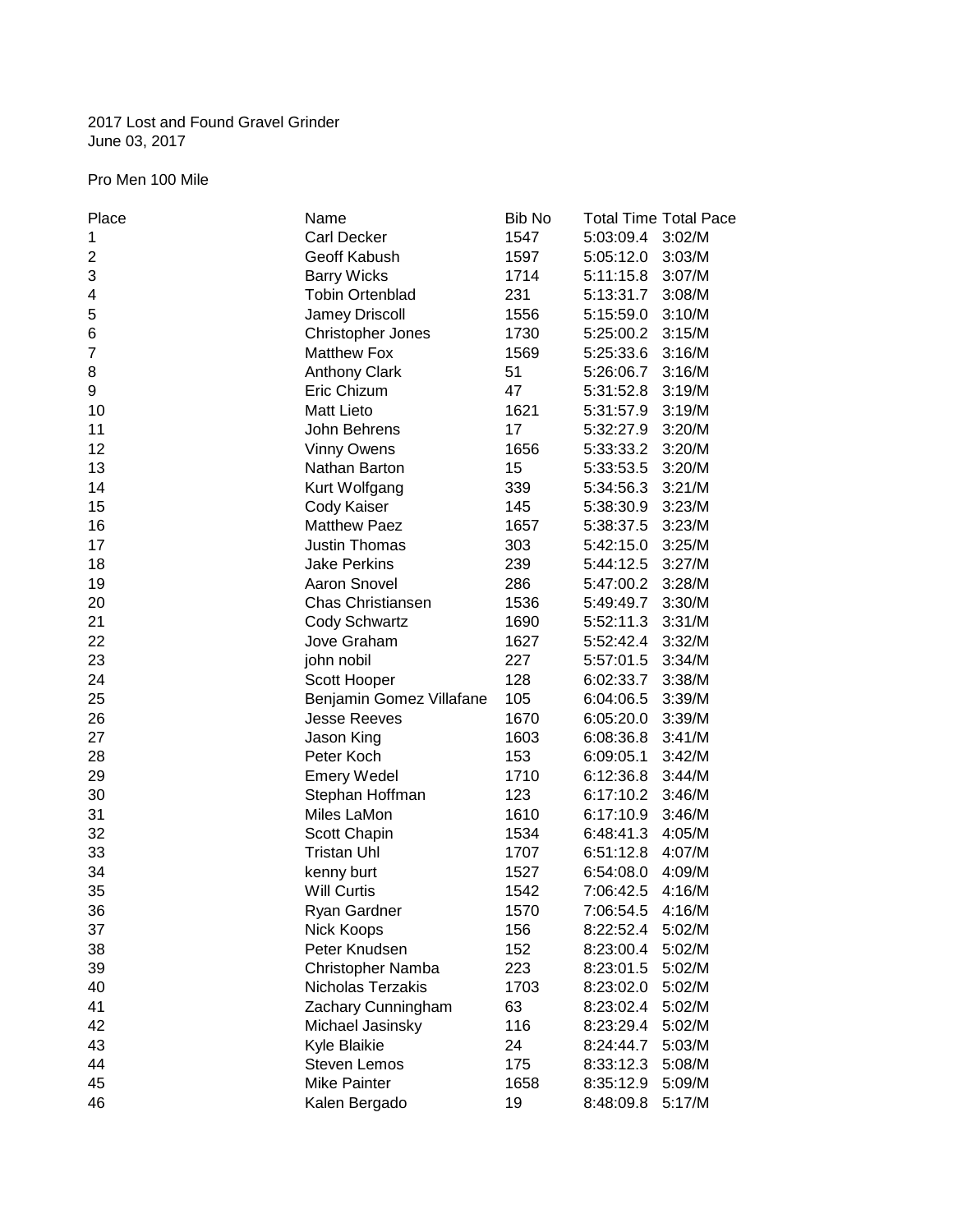# Pro Women 100 Mile

| Place          | Name                   | Bib No          |                  | <b>Total Time Total Pace</b> |
|----------------|------------------------|-----------------|------------------|------------------------------|
| 1              | Katerina Nash          | 1643            | 5:34:45.5 3:21/M |                              |
| 2              | Olivia Dillon          | 73              | 6:01:05.1        | 3:37/M                       |
| 3              | Jill cedarholm         | 41              | 6:11:29.5        | 3:43/M                       |
| $\overline{4}$ | Caitlin Bernstein      | 1511            | 6:13:20.7        | 3:44/M                       |
| 5              | <b>Emily Kachorek</b>  | 1598            | 6:19:55.1        | 3:48/M                       |
| 6              | Sian Turner Crespo     | 1706            | 6:26:04.6        | 3:52/M                       |
| 7              | <b>Brooke Danaher</b>  | 66              | 6:30:58.3        | 3:55/M                       |
| 8              | Sara Headley           | 1580            | 6:38:36.7        | 3:59/M                       |
| 9              | Samantha Runnels       | 1681            | 6:51:10.0        | 4:07/M                       |
| 10             | Kaydee Raths           | 1669            | 6:56:03.7        | 4:10/M                       |
| 11             | Megan Ruble            | 266             | 6:57:53.6        | 4:11/M                       |
| 12             | solana kline           | 1604            | 7:24:45.3        | 4:27/M                       |
| 13             | <b>Audrey Biehle</b>   | 22 <sub>2</sub> | 7:31:52.8        | 4:31/M                       |
| 14             | <b>Campbell Steers</b> | 1695            | 8:05:21.6        | 4:51/M                       |
| 15             | Caroline Dezendorf     | 1548            | 8:05:22.9        | 4:51/M                       |

# Single Speed Open 100 Mile

| Place          | Name                 | Bib No | <b>Total Time Total Pace</b> |
|----------------|----------------------|--------|------------------------------|
| $\mathbf{1}$   | Brendan Lehman       | 1615   | 5:58:47.6 3:35/M             |
| $\overline{2}$ | Lucas Seibel         | 277    | 6:16:35.5 3:46/M             |
| 3              | <b>Clint Classen</b> | 1727   | 6:17:03.5 3:46/M             |
| $\overline{4}$ | Alton Dunnigan       | 78.    | 6:40:29.4 4:01/M             |
| 5              | Clint Holtzen        | 1590   | $6:57:29.7$ 4:11/M           |
| 6              | Jonathan Goergen     | 103    | 7:47:05.3 4:41/M             |
| $\overline{7}$ | Myles Villahermosa   | 315    | 8:46:53.0 5:16/M             |
| 8              | Tim Smith            | 283    | 9:14:05.1 5:33/M             |
|                |                      |        |                              |

# Men 30 & Under 100 Mile

| Place          | Name                  | Bib No |                    | <b>Total Time Total Pace</b> |
|----------------|-----------------------|--------|--------------------|------------------------------|
| 1              | <b>Edward Dorsey</b>  | 1552   | 5:42:02.2 3:26/M   |                              |
| 2              | Daniel Hoeppner       | 1589   | 5:45:51.5 3:28/M   |                              |
| 3              | <b>Travis Gerrity</b> | 1573   | 5:56:04.4          | 3:34/M                       |
| $\overline{4}$ | Daniel Pescetti       | 242    | 6:06:37.1          | 3:40/M                       |
| 5              | matt m                | 179    | 6:07:17.0          | 3:42/M                       |
| 6              | Jordan Kestler        | 1602   | 6:10:40.6          | 3:43/M                       |
| 7              | Kevin Bernotas        | 21     | $6:21:47.3$ 3:49/M |                              |
| 8              | Justin Eagleton       | 1553   | 6:32:17.4          | 3:56/M                       |
| 9              | Cody Leuck            | 1618   | 6:35:42.3          | 3:58/M                       |
| 10             | <b>Adam Merry</b>     | 1635   | 6:36:03.7          | 3:58/M                       |
| 11             | <b>Matt Miller</b>    | 206    | 6:37:46.1          | 4:00/M                       |
| 12             | Syd Newsom            | 1647   | 6:42:47.8          | 4:02/M                       |
| 13             | <b>Grant Lacey</b>    | 1609   | 6:43:41.7          | 4:03/M                       |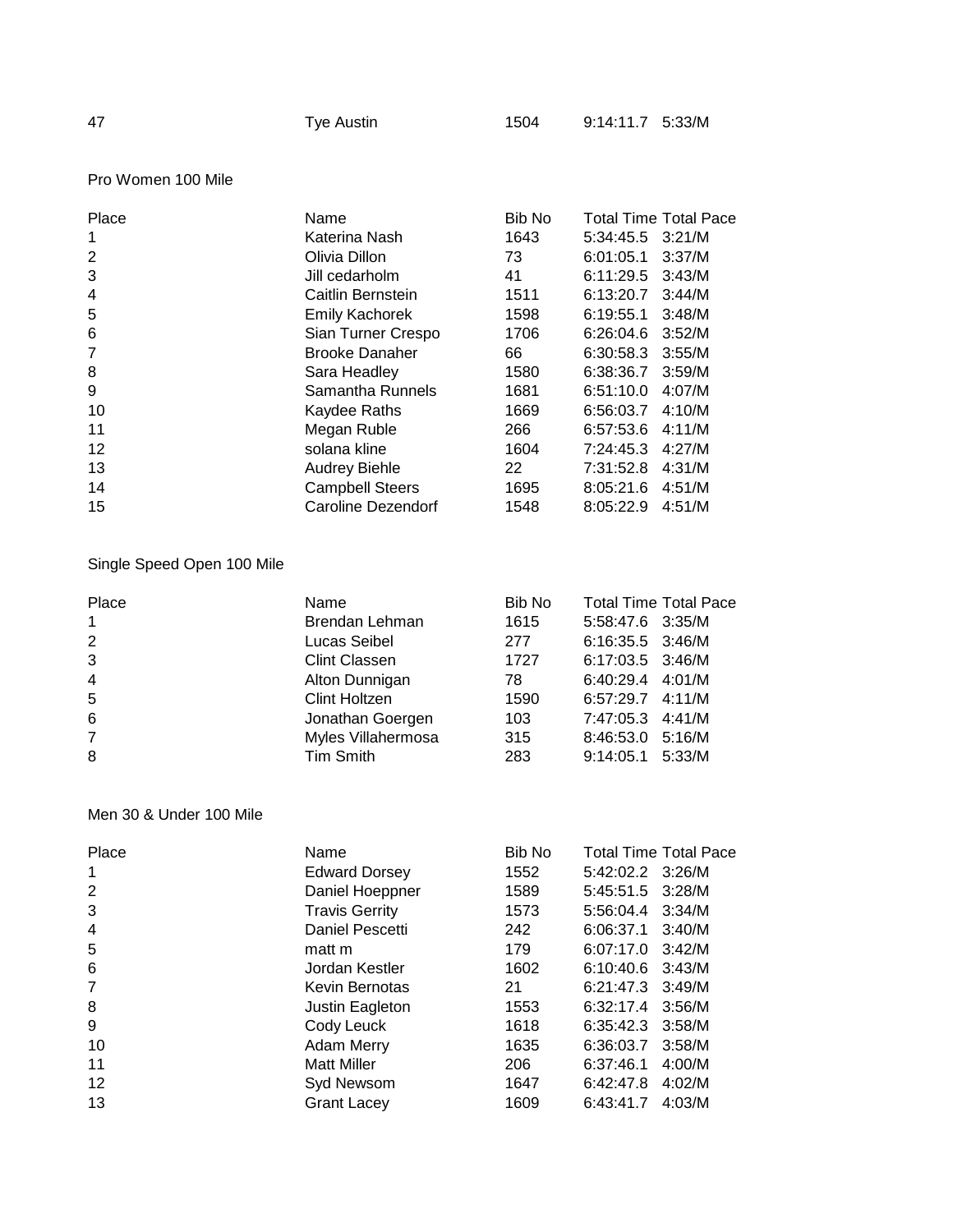| 14 | <b>Dillon Osleger</b>  | 1655 | 6:43:48.5        | 4:03/M |
|----|------------------------|------|------------------|--------|
| 15 | Matt Rossi             | 264  | 6:48:46.5        | 4:06/M |
| 16 | <b>Chris Seymour</b>   | 1692 | 7:08:25.9        | 4:18/M |
| 17 | <b>McCullen Murphy</b> | 1641 | 7:09:11.5        | 4:18/M |
| 18 | Zach Wick              | 329  | 7:10:41.0        | 4:20/M |
| 19 | Jason Roesslein        | 1678 | 7:10:48.5        | 4:19/M |
| 20 | <b>Brian Fuerst</b>    | 97   | 7:18:39.0        | 4:25/M |
| 21 | <b>Matthew Elder</b>   | 1560 | 7:21:37.8        | 4:26/M |
| 22 | Jordan Miller          | 207  | 7:23:14.5        | 4:27/M |
| 23 | <b>Brad Alvarado</b>   | 6    | 7:24:56.4        | 4:28/M |
| 24 | kyle fox               | 1568 | 7:28:10.1        | 4:30/M |
| 25 | Matthew Edgington      | 1557 | 7:36:43.7 4:35/M |        |
| 26 | Joe Marcinkowski       | 181  | 7:37:43.4        | 4:35/M |
| 27 | Dylan Wright           | 1718 | 7:39:21.1        | 4:36/M |
| 28 | <b>Winston Lazar</b>   | 1612 | 7:43:15.2        | 4:39/M |
| 29 | <b>Blake Griffin</b>   | 109  | 7:45:54.5        | 4:40/M |
| 30 | Alan Sanders           | 270  | 7:46:45.6        | 4:41/M |
| 31 | Alex Brahm             | 29   | 7:47:31.6        | 4:41/M |
| 32 | <b>Bradley Smith</b>   | 1694 | 7:49:10.5        | 4:43/M |
| 33 | Sergio Sandoval        | 1685 | 7:50:22.9        | 4:43/M |
| 34 | <b>Cody Greer</b>      | 1576 | 7:59:26.0        | 4:49/M |
| 35 | Joseph Junio           | 143  | 8:01:34.9        | 4:50/M |
| 36 | Damon Newsom           | 1646 | 8:06:53.7        | 4:53/M |
| 37 | Ben Jackson            | 137  | 8:12:44.1        | 4:56/M |
| 38 | <b>Spencer Holmes</b>  | 125  | 8:23:36.0        | 5:03/M |
| 39 | Scott Schoenwaelder    | 1689 | 8:27:09.6        | 5:04/M |
| 40 | stephen tranberg       | 307  | 8:27:31.5        | 5:05/M |
| 41 | <b>Riley Cressler</b>  | 60   | 8:32:17.2        | 5:08/M |
| 42 | <b>Andrew Hill</b>     | 1586 | 8:42:54.4 5:15/M |        |
| 43 | William L'Hommedieu    | 1620 | 8:45:30.2        | 5:16/M |
| 44 | <b>Brandon Cannon</b>  | 38   | 9:03:40.0        | 5:27/M |

# Men 31-40 100 Mile

|                       |      |                | <b>Total Time Total Pace</b> |
|-----------------------|------|----------------|------------------------------|
| Erik Nelson           | 1644 |                |                              |
| Jeremy Benson         | 1510 | 5:36:45.1      | 3:22/M                       |
| Matt Young            | 1720 | 5:44:28.0      | 3:27/M                       |
| <b>Steven Davis</b>   | 1728 | 5:53:17.8      | 3:32/M                       |
| Michael Cordova       | 56   | 5:53:44.1      | 3:33/M                       |
| <b>MATTHEW REEVES</b> | 253  | 5:55:05.8      | 3:33/M                       |
| Anderson Shepard      | 1731 | 5:56:27.5      | 3:34/M                       |
| Jamie Knowlton        | 1605 | 5:56:32.1      | 3:35/M                       |
| Ben Logan             | 1623 | 5:57:16.9      | 3:34/M                       |
| Jake Stangel          | 289  | 6:00:28.8      | 3:37/M                       |
| Lucas Meeker          | 202  | 6:03:43.2      | 3:40/M                       |
| Donald Zimmanck       | 342  | 6:03:51.6      | 3:40/M                       |
| Michael Koricki       | 158  | 6:03:53.5      | 3:40/M                       |
| Kevin Herron          | 1584 | 6:05:40.6      | 3:40/M                       |
| <b>Justin Pane</b>    | 1659 | 6:07:46.1      | 3:41/M                       |
| Antonio Miranda       | 65   | 6:11:52.6      | 3:44/M                       |
|                       |      | Bib No<br>Name | 5:36:44.3 3:22/M             |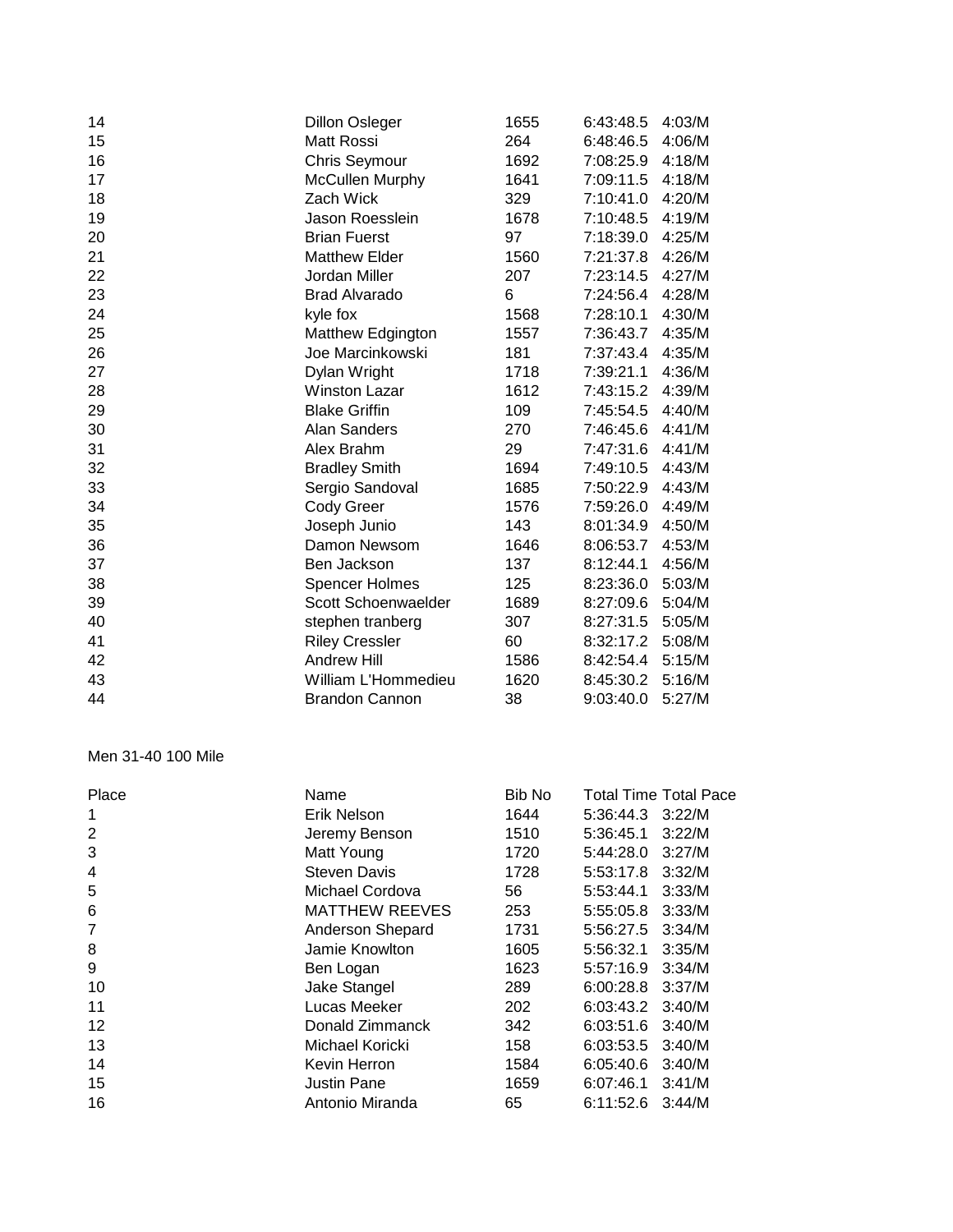| 17 | Andrea Kopp               | 157  | 6:13:03.3 | 3:44/M |
|----|---------------------------|------|-----------|--------|
| 18 | <b>Bala Seward</b>        | 1691 | 6:13:11.5 | 3:44/M |
| 19 | Drew vonLintel            | 316  | 6:13:30.9 | 3:45/M |
| 20 | Abe Haen                  | 1578 | 6:14:19.6 | 3:45/M |
| 21 | Luke Garten               | 1571 | 6:17:28.1 | 3:47/M |
| 22 | Adam Koch                 | 154  | 6:17:37.6 | 3:47/M |
| 23 | Nathan Hurst              | 1593 | 6:17:56.3 | 3:47/M |
| 24 | Aaron Goodwin             | 106  | 6:19:37.9 | 3:48/M |
| 25 | Casey Fallon              | 85   | 6:20:29.4 | 3:49/M |
| 26 | Nick Masiewicki           | 184  | 6:21:36.9 | 3:49/M |
| 27 | Jacob Talbot              | 298  | 6:27:54.9 | 3:54/M |
| 28 | Jed Pope                  | 247  | 6:28:16.3 | 3:53/M |
| 29 | matt nawrocki             | 224  | 6:32:47.0 | 3:56/M |
| 30 | Erik Vangsnes             | 313  | 6:39:59.7 | 4:01/M |
| 31 | Adam Hemphill             | 1581 | 6:47:12.2 | 4:06/M |
| 32 | <b>Brian Mott</b>         | 214  | 6:48:00.3 | 4:06/M |
| 33 | <b>Matthew Stewart</b>    | 290  | 6:48:23.5 | 4:06/M |
| 34 | Abraham Taylor            | 300  | 6:48:43.1 | 4:06/M |
| 35 | <b>Brendan Mitchell</b>   | 1636 | 6:50:39.4 | 4:07/M |
| 36 | <b>Brett Marty</b>        | 1626 | 6:58:08.9 | 4:12/M |
| 37 | Doug Baker                | 13   | 6:59:11.8 | 4:12/M |
| 38 | chris atkinson            | 12   | 7:00:06.8 | 4:13/M |
| 39 | Casey Warcken             | 321  | 7:00:39.1 | 4:13/M |
| 40 | <b>Thomas Naab</b>        | 1642 | 7:01:07.4 | 4:13/M |
| 41 | Jason Haney               | 114  | 7:03:07.4 | 4:15/M |
| 42 | David Coe                 | 53   | 7:03:07.4 | 4:15/M |
| 43 | <b>Elliott Nolan</b>      | 1649 | 7:05:20.3 | 4:16/M |
| 44 | Devon Beam                | 1507 | 7:06:50.7 | 4:17/M |
| 45 | <b>Ralph Dahllof</b>      | 1543 | 7:07:34.9 | 4:17/M |
| 46 | Roland Blandy             | 1514 | 7:07:57.1 | 4:18/M |
| 47 | Levi McIsaac              | 1632 | 7:11:22.3 | 4:19/M |
| 48 | <b>Elliott Brenner</b>    | 1522 | 7:12:28.8 | 4:20/M |
| 49 | Nathan Pfeifer            | 1662 | 7:13:04.9 | 4:20/M |
| 50 | Brian Kuczynski           | 1608 | 7:14:02.2 | 4:22/M |
| 51 | Jason Foster              | 92   | 7:16:48.9 | 4:23/M |
| 52 | <b>Brett Ashton</b>       | 1503 | 7:18:48.8 | 4:25/M |
| 53 | <b>Wes Morrill</b>        | 213  | 7:22:25.4 | 4:26/M |
| 54 | <b>Garrett J Herfkens</b> | 1582 | 7:22:33.2 | 4:27/M |
| 55 | John Blackwell            | 23   | 7:25:07.0 | 4:28/M |
| 56 | Nehemiah Brown            | 1525 | 7:26:57.0 | 4:29/M |
| 57 | Justin Sorensen           | 287  | 7:27:46.0 | 4:29/M |
| 58 | Jason Fackler             | 84   | 7:29:27.5 | 4:30/M |
| 59 | Joe Reyes                 | 1672 | 7:31:46.1 | 4:32/M |
| 60 | <b>Brian McCue</b>        | 1629 | 7:33:17.6 | 4:33/M |
| 61 | Damon Brewer              | 1523 | 7:37:58.3 | 4:36/M |
| 62 | <b>Brent Obinger</b>      | 1651 | 7:38:25.1 | 4:35/M |
| 63 | <b>Ben Moline</b>         | 211  | 7:40:30.9 | 4:38/M |
| 64 | Adam Aguilar              | 1500 | 7:43:29.7 | 4:39/M |
| 65 | Lyle Lenkeit              | 1616 | 7:44:44.4 | 4:40/M |
| 66 | David Willhoite           | 333  | 7:45:01.3 | 4:40/M |
| 67 | <b>Mitchell Reichardt</b> | 254  | 7:48:59.3 | 4:42/M |
| 68 | Stephen Pappas            | 1660 | 7:49:10.6 | 4:43/M |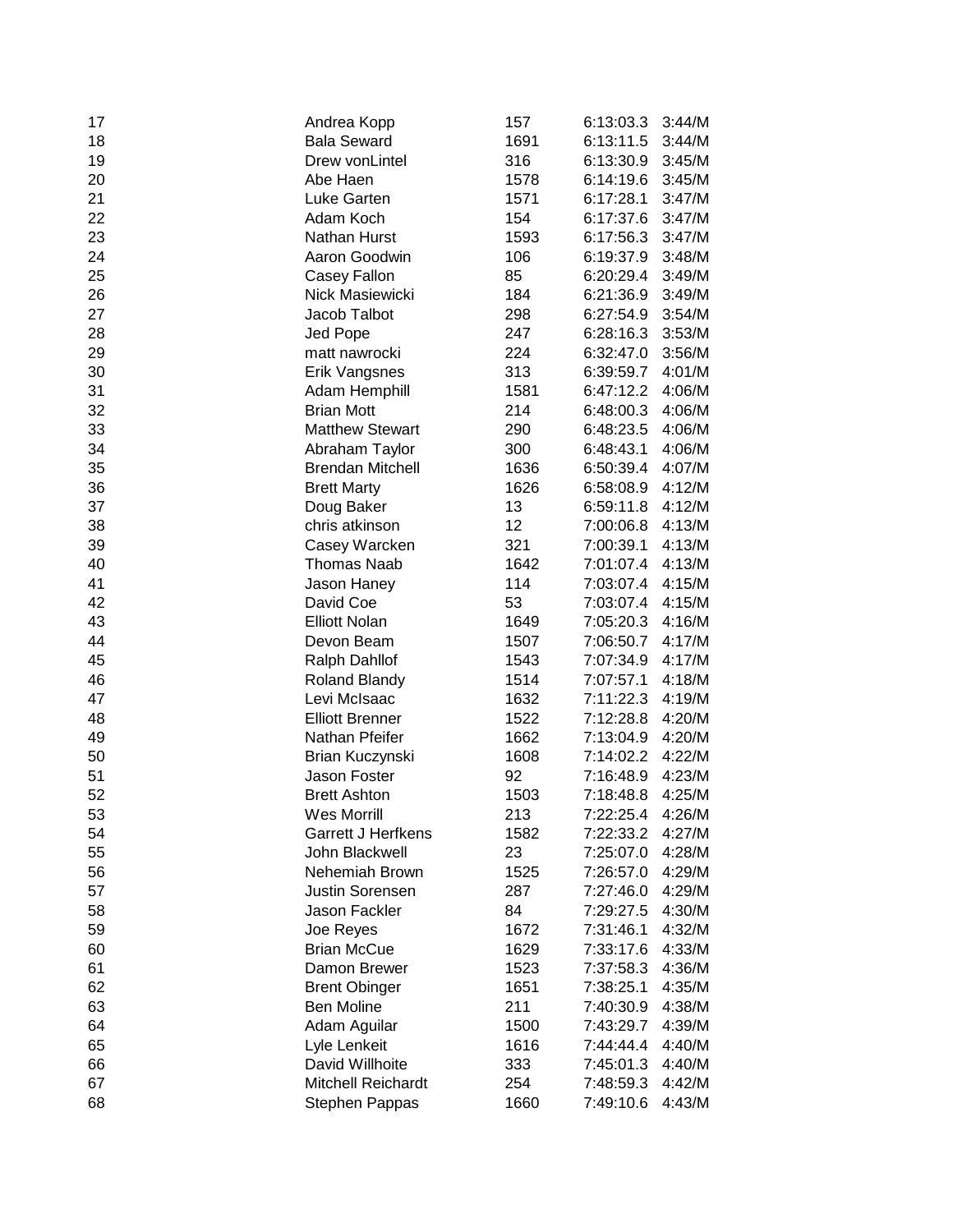| 69  | Karl Archibald           | 9    | 7:49:11.7        | 4:43/M |
|-----|--------------------------|------|------------------|--------|
| 70  | Kyle Taylor              | 299  | 7:55:07.6        | 4:46/M |
| 71  | <b>Cameron Falconer</b>  | 1562 | 7:55:41.8        | 4:46/M |
| 72  | <b>Matthew Kanter</b>    | 147  | 7:56:15.4 4:46/M |        |
| 73  | lan Dapot                | 1544 | 7:57:29.9        | 4:47/M |
| 74  | William Chen             | 45   | 7:58:40.9        | 4:49/M |
| 75  | <b>Gregory Sanders</b>   | 1684 | 7:59:12.2        | 4:48/M |
| 76  | <b>Scott Perry</b>       | 241  | 8:01:32.2        | 4:50/M |
| 77  | <b>Isaac Laughlin</b>    | 167  | 8:04:27.0        | 4:52/M |
| 78  | <b>Scott Orton</b>       | 232  | 8:05:10.1        | 4:52/M |
| 79  | Joel Lozano              | 1624 | 8:05:38.9        | 4:52/M |
| 80  | Jason Harmon Harmon      | 115  | 8:05:54.0        | 4:53/M |
| 81  | Michael Unruh            | 1732 | 8:06:55.1        | 4:53/M |
| 82  | <b>Matt Renfro</b>       | 256  | 8:08:07.6        | 4:54/M |
| 83  | Nikki Henry whitefeather | 117  | 8:09:28.0        | 4:55/M |
| 84  | <b>JASON Price</b>       | 1664 | 8:09:31.0        | 4:55/M |
| 85  | Patrik Outericky         | 234  | 8:10:36.3        | 4:55/M |
| 86  | <b>Brandon Zipp</b>      | 1722 | 8:10:45.0        | 4:55/M |
| 87  | David Carlson            | 1531 | 8:11:51.7 4:55/M |        |
| 88  | <b>Matt Sieving</b>      | 280  | 8:12:41.3        | 4:57/M |
| 89  | Alec Riendeau            | 1674 | 8:16:42.6        | 4:59/M |
| 90  | Marek Hadlaw             | 1577 | 8:20:48.8        | 5:02/M |
| 91  | Mike Umbarger            | 311  | 8:21:47.6        | 5:02/M |
| 92  | <b>Jason Wilkins</b>     | 331  | 8:23:19.5        | 5:03/M |
| 93  | Adam Vollmer             | 1708 | 8:23:29.5        | 5:03/M |
| 94  | Pierre Muron             | 221  | 8:27:05.5        | 5:05/M |
| 95  | Daniel Barlach           | 1505 | 8:32:30.1        | 5:08/M |
| 96  | Nick Gilligan            | 1575 | 8:36:52.1        | 5:11/M |
| 97  | Arjun Sudhir             | 1697 | 8:46:11.1        | 5:17/M |
| 98  | Paul Droubay             | 77   | 8:54:42.7        | 5:22/M |
| 99  | John Pemberton           | 238  | 8:54:43.2        | 5:22/M |
| 100 | <b>Brett Edwards</b>     | 1558 | 9:08:13.1        | 5:29/M |
| 101 | Kevin Ziemke             | 341  | 9:16:08.3        | 5:34/M |

# Men 41-50 100 Men

| Place          | Name                  | Bib No |                      | <b>Total Time Total Pace</b> |
|----------------|-----------------------|--------|----------------------|------------------------------|
| 1              | Mike Castaldo         | 1533   | 5:28:48.9            | 3:17/M                       |
| 2              | Mike Donahue          | 1551   | 5:30:26.1            | 3:18/M                       |
| 3              | Jim Barkow            | 14     | 5:32:46.6 3:20/M     |                              |
| $\overline{4}$ | <b>Todd Dodds</b>     | 74     | 5:36:50.9            | 3:22/M                       |
| 5              | Joel Brazil           | 30     | $5:37:18.5$ $3:22/M$ |                              |
| 6              | David Collet          | 1537   | 5:42:30.1            | 3:26/M                       |
| 7              | Justin Robinson       | 1675   | 5:43:04.8            | 3:26/M                       |
| 8              | <b>Troy Deibert</b>   | 69     | 5:43:06.4            | 3:26/M                       |
| 9              | Scott Robinson        | 262    | 5:43:45.5            | 3:27/M                       |
| 10             | <b>Scott Peterson</b> | 244    | 5:47:18.8            | 3:28/M                       |
| 11             | Alex Work             | 1717   | 5:47:21.4            | 3:28/M                       |
| 12             | Chris Brown           | 1524   | 5:53:37.9            | 3:32/M                       |
| 13             | Kyle Rafford          | 252    | 5:54:44.7            | 3:33/M                       |
| 14             | <b>Rich Thurman</b>   | 304    | 5:59:11.8            | 3:36/M                       |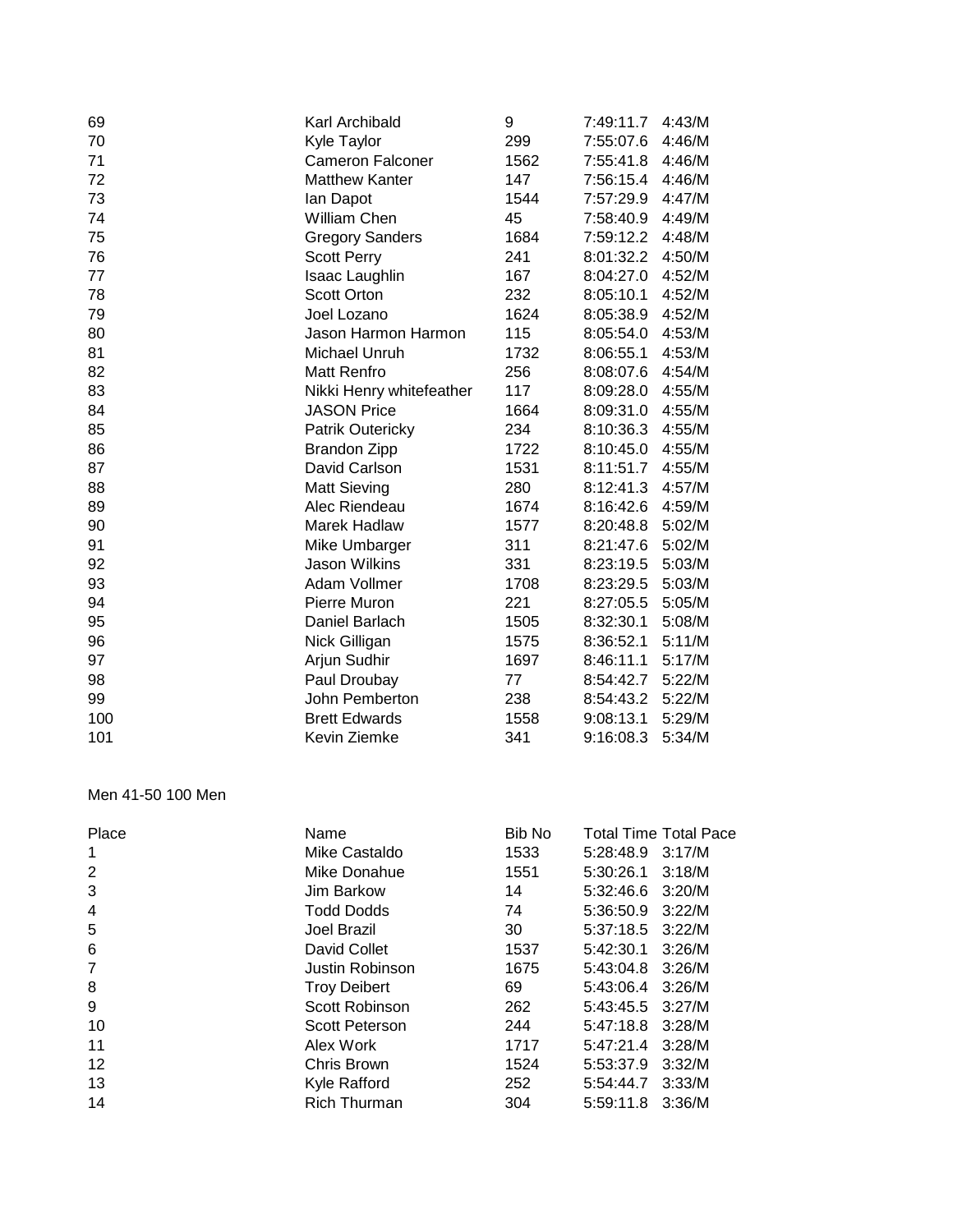| 15 | bill mccann               | 191  | 6:08:12.6 | 3:41/M |
|----|---------------------------|------|-----------|--------|
| 16 | Dan McNally               | 201  | 6:08:53.0 | 3:42/M |
| 17 | Jason Moyer               | 215  | 6:09:36.8 | 3:42/M |
| 18 | <b>Anthony Diede</b>      | 1549 | 6:13:04.3 | 3:44/M |
| 19 | <b>Rich Hufford</b>       | 131  | 6:13:09.3 | 3:44/M |
| 20 | thomas higgins            | 121  | 6:14:28.7 | 3:45/M |
| 21 | Ryan Bybee                | 35   | 6:15:08.6 | 3:45/M |
| 22 | lan Davidson              | 110  | 6:15:42.1 | 3:46/M |
| 23 | <b>Greg Willard</b>       | 1715 | 6:18:32.0 | 3:48/M |
| 24 | <b>Greg Thomton</b>       | 1704 | 6:22:27.1 | 3:50/M |
| 25 | Rex Johnson               | 141  | 6:23:56.0 | 3:51/M |
| 26 | <b>Graham Hymus</b>       | 135  | 6:25:40.9 | 3:52/M |
| 27 | Dave Desrosiers           | 71   | 6:26:10.6 | 3:53/M |
| 28 | <b>Brian Finley</b>       | 88   | 6:28:26.2 | 3:54/M |
| 29 | Matt Anderson             | 1563 | 6:30:20.7 | 3:55/M |
| 30 | Tony Buoncristiani        | 34   | 6:31:18.2 | 3:55/M |
| 31 | <b>Jesse Beck</b>         | 1509 | 6:31:26.0 | 3:55/M |
| 32 | Mike Gottardi             | 108  | 6:31:55.9 | 3:56/M |
| 33 | <b>Bill Ossofsky</b>      | 233  | 6:32:49.9 | 3:56/M |
| 34 | <b>Simon Vickers</b>      | 314  | 6:34:04.4 | 3:57/M |
| 35 | Evan Adams                | 4    | 6:36:50.5 | 3:58/M |
| 36 | <b>Edward Micek</b>       | 204  | 6:36:59.7 | 3:58/M |
| 37 | Mike Morgan               | 1638 | 6:38:05.8 | 3:59/M |
| 38 | Jason Snovel              | 285  | 6:42:57.1 | 4:02/M |
| 39 | Lynden Mclaughlan         | 198  | 6:47:20.5 | 4:05/M |
| 40 | robert East               | 80   | 6:51:23.6 | 4:07/M |
| 41 | Scott Symon               | 1700 | 6:51:37.6 | 4:07/M |
| 42 | Kevin Moynihan            | 217  | 6:53:41.0 | 4:09/M |
| 43 | Jeremiah Johnson          | 142  | 6:54:17.4 | 4:09/M |
| 44 | <b>Matthew Nelson</b>     | 1645 | 6:56:29.8 | 4:10/M |
| 45 | Mark Dawson               | 68   | 6:59:17.5 | 4:12/M |
| 46 | <b>Richard Petersen</b>   | 243  | 6:59:58.4 | 4:13/M |
| 47 | dustin diede              | 72   | 7:02:07.2 | 4:13/M |
| 48 | <b>Charles Panaccione</b> | 235  | 7:02:41.6 | 4:14/M |
| 49 | <b>Matt Marks</b>         | 182  | 7:04:40.6 | 4:15/M |
| 50 | <b>Gabe Sanctuary</b>     | 1683 | 7:06:07.9 | 4:16/M |
| 51 | David McAteer             | 189  | 7:09:01.7 | 4:18/M |
| 52 | <b>Erik Muller</b>        | 219  | 7:11:32.2 | 4:19/M |
| 53 | Kevin McHugh              | 1630 | 7:12:45.7 | 4:20/M |
| 54 | Sean Coffey               | 54   | 7:14:07.6 | 4:21/M |
| 55 | Patrick Myall             | 222  | 7:19:09.0 | 4:24/M |
| 56 | <b>Bill Reuss</b>         | 258  | 7:19:18.9 | 4:24/M |
| 57 | chris Noesser             | 228  | 7:22:11.2 | 4:26/M |
| 58 | Lance Hooper              | 127  | 7:22:57.2 | 4:27/M |
| 59 | Aaron Hunter              | 133  | 7:27:44.9 | 4:30/M |
| 60 | <b>Matthew Kramer</b>     | 161  | 7:27:45.3 | 4:30/M |
| 61 | James Herzman             | 119  | 7:27:45.9 | 4:30/M |
| 62 | Matt Quann                | 249  | 7:27:46.4 | 4:29/M |
| 63 | Mitchell Blum             | 1515 | 7:27:56.2 | 4:30/M |
| 64 | Stephen Biggs             | 1513 | 7:30:57.8 | 4:31/M |
| 65 | Michael Chong             | 48   | 7:32:10.3 | 4:32/M |
| 66 | <b>Robert Hollister</b>   | 124  | 7:38:14.8 | 4:35/M |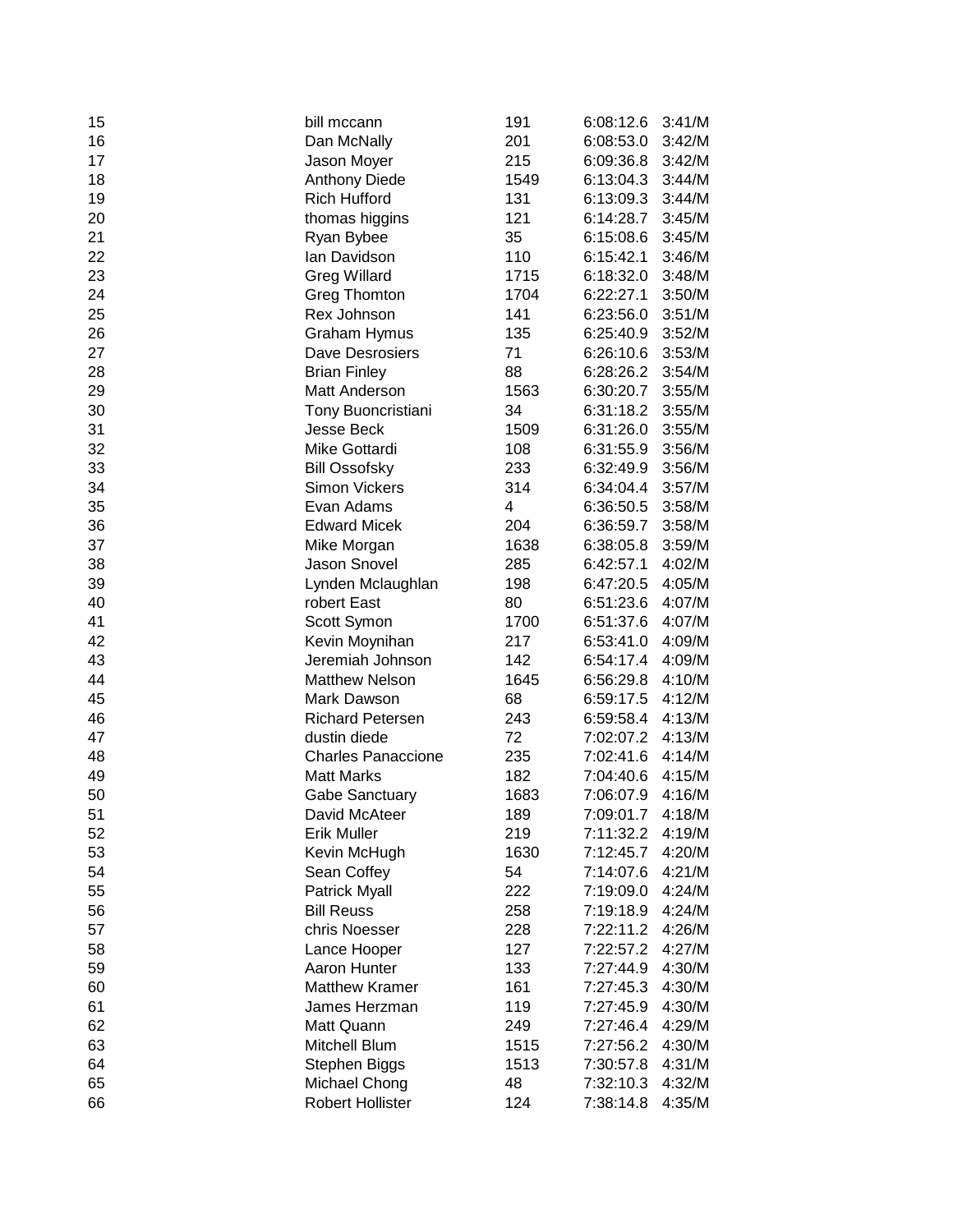| 67 | Elias Crouch            | 1539           | 7:45:23.2        | 4:40/M |
|----|-------------------------|----------------|------------------|--------|
| 68 | <b>Brett Nelson</b>     | 225            | 7:48:57.8        | 4:42/M |
| 69 | Erik Callarman          | 1529           | 7:49:35.9        | 4:42/M |
| 70 | Jason Rimmer            | 260            | 7:52:42.8        | 4:44/M |
| 71 | Travis T                | 1701           | 7:53:41.3        | 4:44/M |
| 72 | christopher mcnally     | 200            | 7:55:21.9        | 4:46/M |
| 73 | <b>Justin Bucktrout</b> | 1526           | 7:56:29.7        | 4:46/M |
| 74 | Jason Hoorn             | 1591           | 7:56:38.2        | 4:46/M |
| 75 | <b>Jeff Schertz</b>     | 1688           | 7:58:45.9        | 4:48/M |
| 76 | Erik Anderson           | $\overline{7}$ | 8:01:21.7        | 4:50/M |
| 77 | Alan Fox                | 1567           | 8:02:00.1        | 4:50/M |
| 78 | <b>Tyson Godfrey</b>    | 102            | 8:03:22.7        | 4:51/M |
| 79 | Matt Robertson          | 261            | 8:08:21.9        | 4:54/M |
| 80 | <b>Bob Gade</b>         | 98             | 8:08:23.4        | 4:54/M |
| 81 | Wyatt Jenkins           | 140            | 8:10:30.6        | 4:55/M |
| 82 | Will Waggoner           | 318            | 8:11:24.2        | 4:56/M |
| 83 | simon lamason           | 164            | 8:12:40.3        | 4:57/M |
| 84 | John Friesen            | 96             | 8:13:47.2        | 4:57/M |
| 85 | Aaron Rezentes          | 259            | 8:14:41.3        | 4:58/M |
| 86 | <b>Todd Mitchell</b>    | 210            | 8:14:59.7        | 4:58/M |
| 87 | <b>Matthew Eames</b>    | 79             | 8:16:40.4        | 4:59/M |
| 88 | Lee Murai               | 1640           | 8:19:26.8        | 5:01/M |
| 89 | <b>Todd Silva</b>       | 1693           | 8:24:56.7        | 5:03/M |
| 90 | Sean Quillen            | 1665           | 8:33:08.9 5:09/M |        |
| 91 | David Reichel           | 255            | 8:35:10.6        | 5:10/M |
| 92 | <b>Brian Levy</b>       | 176            | 8:35:12.4        | 5:10/M |
| 93 | Mike James              | 139            | 8:37:53.9        | 5:11/M |
| 94 | Luis Acevedo            | $\overline{2}$ | 8:45:55.9        | 5:16/M |
| 95 | <b>Rich Staley</b>      | 288            | 9:13:03.1        | 5:32/M |

#### Men 51-60 100 Mile

| Place          | Name                 | Bib No |                  | <b>Total Time Total Pace</b> |
|----------------|----------------------|--------|------------------|------------------------------|
|                | Robert Abusaidi      |        | 5:32:04.9 3:19/M |                              |
| $\overline{2}$ | Mark Fisher          | 89     | 5:51:56.4 3:31/M |                              |
| 3              | <b>Greg Golet</b>    | 104    | 5:56:13.8        | 3:34/M                       |
| 4              | George Hope          | 1592   | 6:00:39.1        | 3:37/M                       |
| 5              | Mark Howland         | 130    | 6:08:09.1        | 3:41/M                       |
| 6              | <b>Blake Bockius</b> | 1516   | 6:10:05.6        | 3:43/M                       |
| 7              | John Mundelius       | 220    | 6:11:58.8        | 3:44/M                       |
| 8              | Paul Niedringhaus    | 226    | 6:13:06.1        | 3:44/M                       |
| 9              | David Tricamo        | 308    | 6:15:17.9        | 3:45/M                       |
| 10             | Kurt Stockton        | 1696   | 6:15:25.1        | 3:45/M                       |
| 11             | Chuck Bonovich       | 26     | 6:22:36.7        | 3:50/M                       |
| 12             | Herbert Bool         | 1517   | 6:24:05.7        | 3:51/M                       |
| 13             | Jeff Sumsion         | 293    | 6:24:14.6        | 3:51/M                       |
| 14             | Anthony Anderson     | 1501   | 6:25:25.1        | 3:52/M                       |
| 15             | Erik Week            | 323    | 6:26:42.8        | 3:52/M                       |
| 16             | Ric Carson           | 40     | 6:27:20.1        | 3:53/M                       |
| 17             | Scott Weaver         | 322    | 6:28:33.8        | 3:53/M                       |
| 18             | <b>Stacey Sell</b>   | 278    | 6:28:34.5        | 3:53/M                       |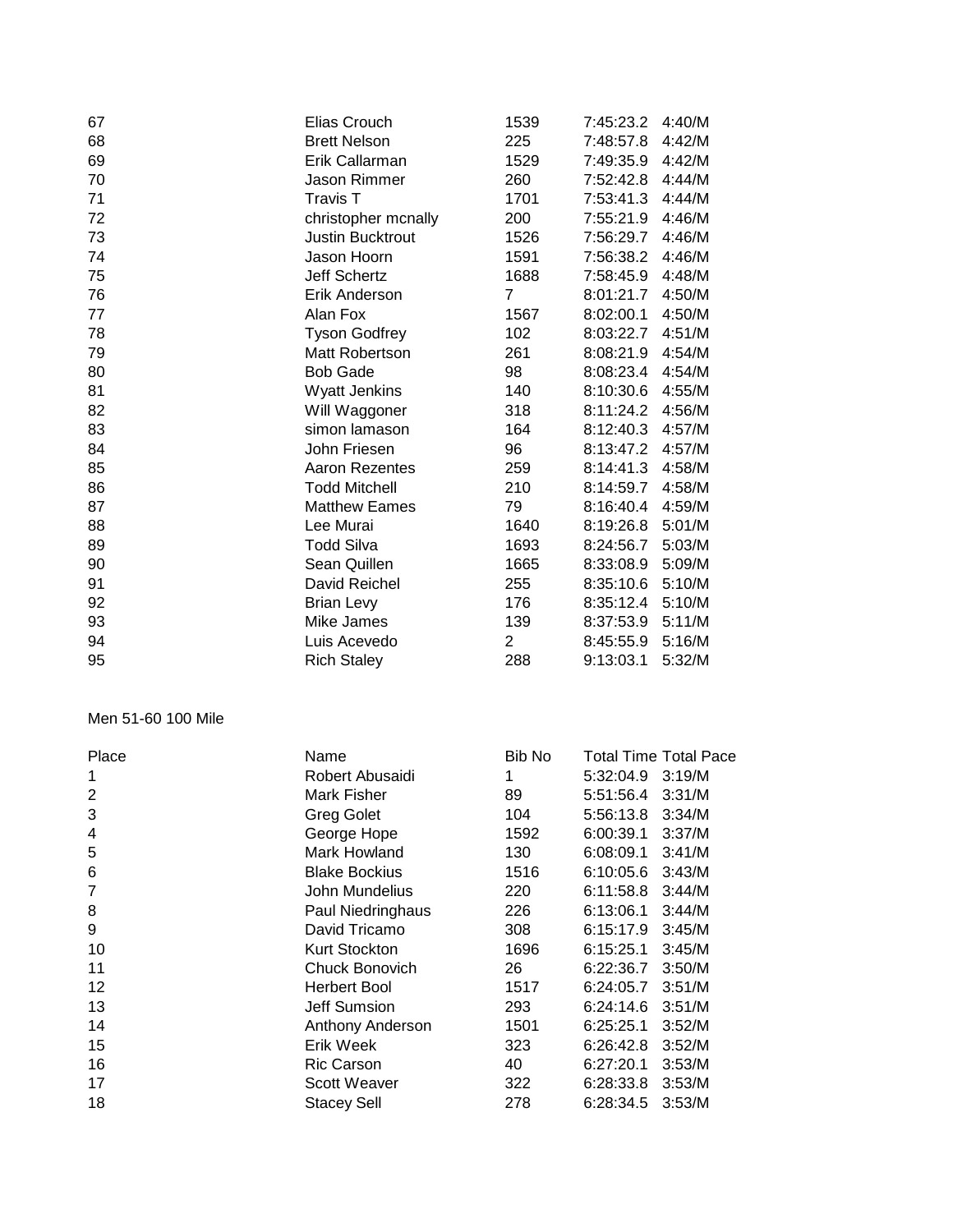| 19 | Adam Pressman            | 1663 | 6:32:47.4        | 3:56/M |
|----|--------------------------|------|------------------|--------|
| 20 | <b>Drew Landers</b>      | 1611 | 6:39:10.9        | 4:00/M |
| 21 | Jan Elsbach              | 82   | 6:41:12.8        | 4:01/M |
| 22 | <b>Tom Arnold</b>        | 11   | 6:42:45.6        | 4:03/M |
| 23 | Keith Kenworthy          | 1601 | 6:43:01.9        | 4:02/M |
| 24 | Joshua Josephson         | 1596 | 6:44:34.1        | 4:03/M |
| 25 | Norm Brian Mart Laird    | 163  | 6:48:23.2        | 4:05/M |
| 26 | Jeff Kazan               | 148  | 6:48:34.7        | 4:06/M |
| 27 | mark anolik              | 1502 | 6:50:59.0        | 4:07/M |
| 28 | <b>Brian McGuire</b>     | 195  | 6:54:31.3        | 4:09/M |
| 29 | <b>Jess Couch</b>        | 57   | 6:56:07.9        | 4:11/M |
| 30 | peter Brisbo             | 31   | 6:58:02.8 4:12/M |        |
| 31 | Jeff Leenhouts           | 174  | 7:00:22.8 4:13/M |        |
| 32 | James Santa              | 271  | 7:00:24.4 4:13/M |        |
| 33 | <b>Tim Sawyer</b>        | 272  | 7:04:24.2 4:16/M |        |
| 34 | <b>Charles Wilson</b>    | 336  | 7:09:52.2 4:18/M |        |
| 35 | <b>David Curtis</b>      | 1541 | 7:12:08.5 4:20/M |        |
| 36 | Ray Arata                | 8    | 7:12:13.6 4:19/M |        |
| 37 | Matt Smith               | 284  | 7:14:34.8        | 4:21/M |
| 38 | Ron Hansen               | 1729 | 7:15:22.4        | 4:22/M |
| 39 | James Everingham         | 83   | 7:16:23.6        | 4:23/M |
| 40 | Ed Moon                  | 212  | 7:20:48.1        | 4:25/M |
| 41 | Raul de Anda             | 1546 | 7:21:49.8        | 4:26/M |
| 42 | Greg Foy                 | 93   | 7:22:48.6        | 4:26/M |
| 43 | Michael Chapman          | 43   | 7:23:15.1        | 4:26/M |
| 44 | dan pollard              | 246  | 7:24:41.5        | 4:27/M |
| 45 | <b>Bruce Pauly</b>       | 236  | 7:25:53.9        | 4:28/M |
| 46 | <b>Tom Strause</b>       | 291  | 7:26:05.0        | 4:29/M |
| 47 | donald lewis             | 1619 | 7:28:15.5        | 4:30/M |
| 48 | Roger Mankus             | 180  | 7:30:59.4 4:32/M |        |
| 49 | <b>Boris Foelsch</b>     | 91   | 7:33:16.5 4:33/M |        |
| 50 | <b>Mitchell Bramlett</b> | 1521 | 7:33:23.6 4:33/M |        |
| 51 | Jeffrey Bramlett         | 1520 | 7:33:25.7 4:33/M |        |
| 52 | lan Milne                | 208  | 7:36:36.0 4:34/M |        |
| 53 | Alex Blease              | 25   | 7:38:51.3 4:36/M |        |
| 54 | <b>Curtis Eastin</b>     | 1554 | 7:39:30.8        | 4:36/M |
| 55 | Mark Koenig              | 1606 | 7:45:54.8 4:41/M |        |
| 56 | terrence curley          | 64   | 7:56:17.2        | 4:46/M |
| 57 | Eric Bowman              | 28   | 7:57:51.5        | 4:48/M |
| 58 | <b>Willie Willis</b>     | 1716 | 7:59:11.3        | 4:48/M |
| 59 | Dan Lee                  | 171  | 8:05:33.9        | 4:52/M |
| 60 | Creg Jackson             | 136  | 8:05:34.5        | 4:52/M |
| 61 | <b>Marty Crosley</b>     | 62   | 8:10:03.0        | 4:55/M |
| 62 | Mark Mayfield            | 188  | 8:13:34.4        | 4:57/M |
| 63 | Paulus Weemaes           | 324  | 8:17:09.4        | 5:00/M |
| 64 | James Cressa             | 59   | 8:21:27.8        | 5:01/M |
| 65 | Doug Weseman             | 1711 | 8:22:15.6        | 5:02/M |
| 66 | Hans Kellner             | 1600 | 8:22:55.6        | 5:02/M |
| 67 | randy lear               | 1613 | 8:23:19.0        | 5:02/M |
| 68 | Wilk von Gustedt         | 1709 | 8:26:21.5        | 5:05/M |
| 69 | wil matthews             | 187  | 8:32:52.3        | 5:09/M |
| 70 | <b>Kelly Clark</b>       | 52   | 8:37:05.0        | 5:11/M |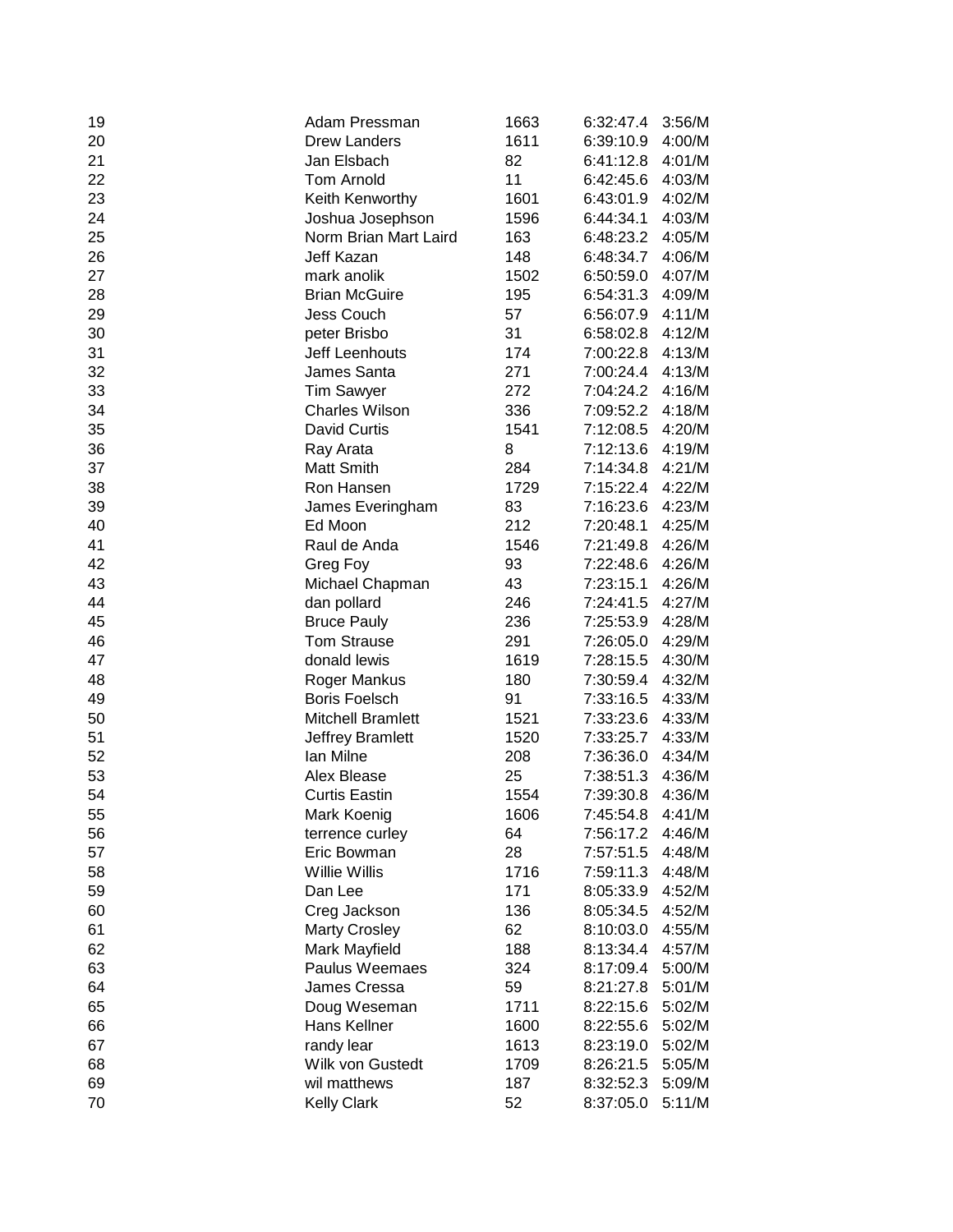| 71 | <b>Phillip Scott</b> | 276 | 8:38:20.1 5:12/M |  |
|----|----------------------|-----|------------------|--|
| 72 | David Berkstresser   | 20  | 8:41:30.9 5:14/M |  |

# Men 61+ 100 Mile

| Place          | Name                    | Bib No |                  | <b>Total Time Total Pace</b> |
|----------------|-------------------------|--------|------------------|------------------------------|
| $\mathbf{1}$   | <b>Rick Sutton</b>      | 294    | 7:20:20.0 4:25/M |                              |
| 2              | bob fetherston          | 86     | 7:34:53.8 4:34/M |                              |
| 3              | William Raff            | 251    | 7:43:35.3 4:39/M |                              |
| $\overline{4}$ | George Cruz             | 1540   | 7:43:38.7 4:39/M |                              |
| 5              | <b>Sterling Russell</b> | 268    | 7:44:44.2 4:40/M |                              |
| 6              | Kevin Weitz             | 325    | 7:58:46.0        | 4:47/M                       |
| $\overline{7}$ | Fritz Fleischmann       | 90     | 8:26:12.7 5:05/M |                              |

# Junior Men 13-18 100 Mile

| Place | Name            | Bib No | Total Time Total Pace |  |
|-------|-----------------|--------|-----------------------|--|
|       | David Kalcic    | 146.   | 6:28:44.5 3:54/M      |  |
| 2     | Joshua Vahlberg | -312   | 6:34:17.9 3:58/M      |  |

#### Women 30 & Under 100 Mile

| Place | Name.             | Bib No | Total Time Total Pace |  |
|-------|-------------------|--------|-----------------------|--|
|       | jennifer Karr     | 1599   | 7:39:07.1 4:36/M      |  |
| 2     | Courtney Sullivan | 1698   | 8:32:23.9 5:09/M      |  |
| 3     | Kate Hertler      | 1585   | $9:11:05.2$ 5:32/M    |  |

# Women 31-40 100 Mile

| Place | Name                  | Bib No |                  | <b>Total Time Total Pace</b> |
|-------|-----------------------|--------|------------------|------------------------------|
| 1     | Amanda Schaper        | 1687   | 6:27:12.1 3:53/M |                              |
| 2     | Jennifer Schwarz      | 275    | 6:27:12.7        | 3:53/M                       |
| 3     | Wilhelmina Zuckerman  | 1723   | 6:39:04.1        | 4:00/M                       |
| 4     | Fran Doherty          | 1550   | 6:52:41.3        | 4:08/M                       |
| 5     | Liz Whiteley          | 1712   | 7:03:36.6        | 4:15/M                       |
| 6     | Alexandra Yakovleva   | 340    | 7:23:19.4        | 4:27/M                       |
| 7     | Eryn Wike             | 330    | 7:35:35.1        | 4:34/M                       |
| 8     | Kim Nguyen            | 1648   | 7:36:16.5        | 4:35/M                       |
| 9     | Jenna Walker          | 320    | 7:40:42.0        | 4:38/M                       |
| 10    | <b>Brooke Summers</b> | 1699   | 7:44:45.1        | 4:40/M                       |
| 11    | <b>Heather Pugh</b>   | 248    | 7:59:23.0        | 4:48/M                       |
| 12    | Caetie Ofiesh         | 1652   | 8:01:51.0        | 4:50/M                       |
| 13    | Marilyn Reich         | 1671   | 8:17:45.1        | 5:00/M                       |
| 14    | Annie Vranizan        | 317    | 8:23:19.5        | 5:03/M                       |
| 15    | Leslie Oley           | 1653   | 8:23:30.0        | 5:03/M                       |
| 16    | Jennifer Teerlink     | 1702   | 8:26:53.0        | 5:05/M                       |
| 17    | Alicen Kershaw        | 149    | 8:37:33.5        | 5:11/M                       |
| 18    | Jami Horner           | 129    | 8:48:42.1        | 5:18/M                       |